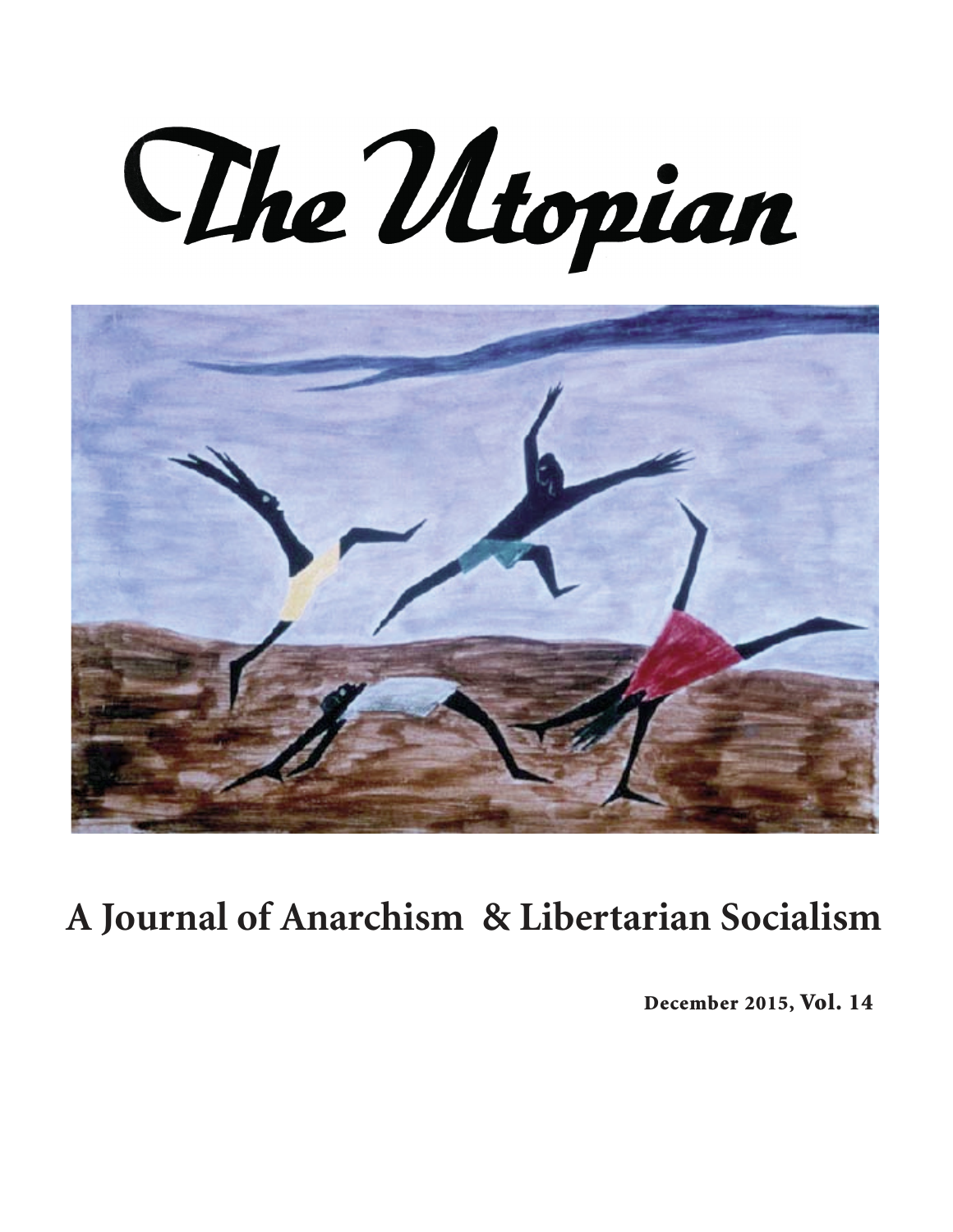| The Utopian             | A Journal of Anarchism and Libertarian Socialism<br>December 2015: Volume 14                                                                                                                                                                                                                                                                                                                                                                                                                                                                                                                                                                                                                                                                                                                                                                                                                                        |
|-------------------------|---------------------------------------------------------------------------------------------------------------------------------------------------------------------------------------------------------------------------------------------------------------------------------------------------------------------------------------------------------------------------------------------------------------------------------------------------------------------------------------------------------------------------------------------------------------------------------------------------------------------------------------------------------------------------------------------------------------------------------------------------------------------------------------------------------------------------------------------------------------------------------------------------------------------|
| Publisher               | The Utopian Publishing Co.                                                                                                                                                                                                                                                                                                                                                                                                                                                                                                                                                                                                                                                                                                                                                                                                                                                                                          |
| Mail address:           | The Utopian<br>P.O. Box 1355                                                                                                                                                                                                                                                                                                                                                                                                                                                                                                                                                                                                                                                                                                                                                                                                                                                                                        |
|                         | Bronx, NY 10471                                                                                                                                                                                                                                                                                                                                                                                                                                                                                                                                                                                                                                                                                                                                                                                                                                                                                                     |
| Email:                  | utopian@utopianmag.com                                                                                                                                                                                                                                                                                                                                                                                                                                                                                                                                                                                                                                                                                                                                                                                                                                                                                              |
| <b>Editorial Board</b>  | Christopher Z. Hobson, Mary Robinson, Ron Tabor.                                                                                                                                                                                                                                                                                                                                                                                                                                                                                                                                                                                                                                                                                                                                                                                                                                                                    |
| Price                   | \$8.00 per single print copy. Send check or money order in U.S. dol-<br>lars, payable to Christopher Hobson, to the address above. Do not<br>send cash. We cannot accept credit/debit payments.                                                                                                                                                                                                                                                                                                                                                                                                                                                                                                                                                                                                                                                                                                                     |
| <b>Editorial Policy</b> | Signed articles do not necessarily represent the views of The Utopian<br>or the Utopian Publishing Company.                                                                                                                                                                                                                                                                                                                                                                                                                                                                                                                                                                                                                                                                                                                                                                                                         |
| Submissions             | We welcome submisisons to The Utopian. Letters and articles intended<br>for publication should be submitted as email attachments of on disk<br>to the address above. Files should be Microsoft Word documents, IBM<br>compatible.                                                                                                                                                                                                                                                                                                                                                                                                                                                                                                                                                                                                                                                                                   |
| www.utopianmag.com      | Our website provides an interactive link to The Utopian including cur-<br>rent and past issues, updates, and discussion.                                                                                                                                                                                                                                                                                                                                                                                                                                                                                                                                                                                                                                                                                                                                                                                            |
| <b>Special Thanks</b>   | The editors wish to thank several long-time friends and associates whose gen-<br>erous contributions helped make this issue possible.                                                                                                                                                                                                                                                                                                                                                                                                                                                                                                                                                                                                                                                                                                                                                                               |
|                         | Art Credits                                                                                                                                                                                                                                                                                                                                                                                                                                                                                                                                                                                                                                                                                                                                                                                                                                                                                                         |
| Cover                   | Jacob Lawrence, Harriet Tubman Series (1940), no. 4                                                                                                                                                                                                                                                                                                                                                                                                                                                                                                                                                                                                                                                                                                                                                                                                                                                                 |
| 29                      | Left to right, top to bottom: Police arrest protester at demonstration for Tamir Rice,<br>November 2014; Jose Antonio Elena Rodriguez, shot in head and back across US-Mexico<br>border by Border Patrol, 2012; Dylann Roof, accused killer of nine in Charleston AME<br>Church, in selfie, church surveillance photos, and under arrest; below Roof, Corey Jones,<br>31, Palm Beach Gardens, FL, musician shot in traffic incident, October 2015; to his right,<br>Tamir Rice; Asian American solidarity demonstration with Black Lives Matter, 2014;<br>Jeremy McDole, 28, shot in wheelchair, September 2015; Al Sharpton at protest against<br>exoneration of officer who choked Eric Garner, December 2014; Walter L. Scott, shot in<br>back running from traffic stop, Charleston, April 2015; Leslie McFadden and Louis Head,<br>mother and stepfather of Michael Brown; bottom, Black Lives Matter protests |

**53-71** Art by Gaia

**Other Images** Public Domain